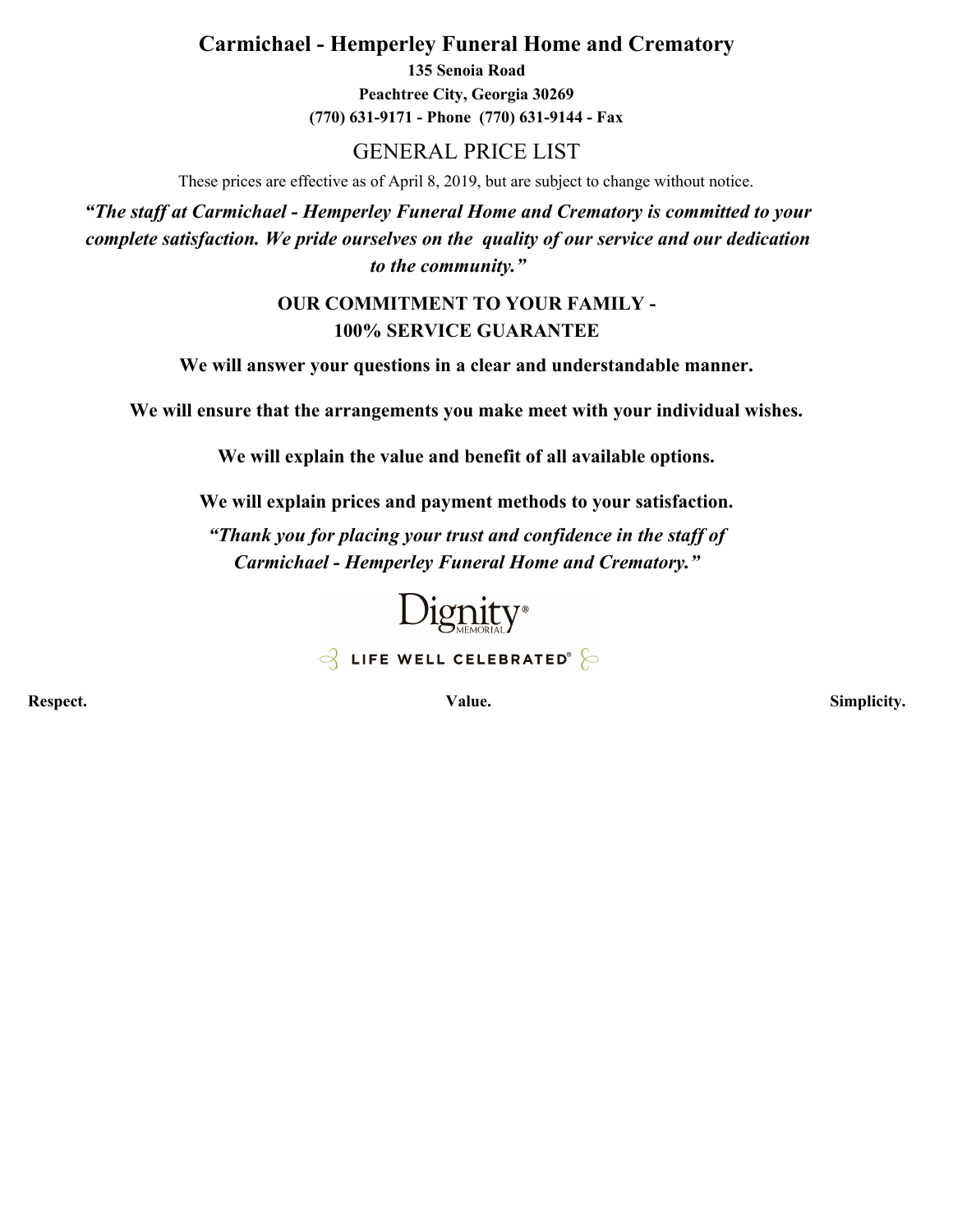### **Carmichael - Hemperley Funeral Home and Crematory**

**135 Senoia Road Peachtree City, Georgia 30269 (770) 631-9171 - Phone (770) 631-9144 - Fax**

### GENERAL PRICE LIST

These prices are effective as of April 8, 2019, but are subject to change without notice.

**The goods and services shown below are those we can provide to our customers. You may choose only the items you desire. However, any funeral arrangements you select will include a charge for our basic services and overhead. If legal or other requirements mean you must buy any items you did not specifically ask for, we will explain the reason in writing on the statement we provide describing the funeral goods and services you selected.**

#### **BASIC SERVICES OF THE FUNERAL DIRECTOR AND STAFF AND OVERHEAD:**

This fee for our basic services and overhead will be added to the total cost of the funeral arrangements you select. (This fee is already included in our charges for direct cremations, immediate burials, and forwarding or receiving remains.) This fee includes the following:

Personnel available 24 hours a day, 365 days a year to respond to initial call

Arrangement Conference

Coordinating service plans with cemetery, crematory, and/or other parties involved in the final disposition of the deceased

Preparation of necessary forms for governmental agencies.

| Also covers overhead, including facility maintenance, equipment and inventory costs, liability | \$1,490.00 |
|------------------------------------------------------------------------------------------------|------------|
| insurance and governmental compliance costs.                                                   |            |

#### **PREPARATION OF THE BODY:**

Except in certain special cases, embalming is not required by law. Embalming may be necessary, however, if you select certain funeral arrangements, such as a funeral with viewing. If you do not want embalming, you usually have the right to choose an arrangement that does not require you to pay for it, such as direct cremation or immediate burial.

| Embalming                                                                                       | \$1,295.00 |
|-------------------------------------------------------------------------------------------------|------------|
| Other Preparation of the Body:                                                                  |            |
| Dressing and casketing of deceased                                                              | \$395.00   |
| Bathing and handling of unembalmed deceased                                                     | \$700.00   |
| Special Care for Autopsied Cases                                                                | \$100.00   |
| Refrigeration                                                                                   | \$95.00    |
| (It is the neligy of our firm to require refrigeration of unembolised remains often $24$ hours) |            |

**(It is the policy of our firm to require refrigeration of unembalmed remains after 24 hours.)**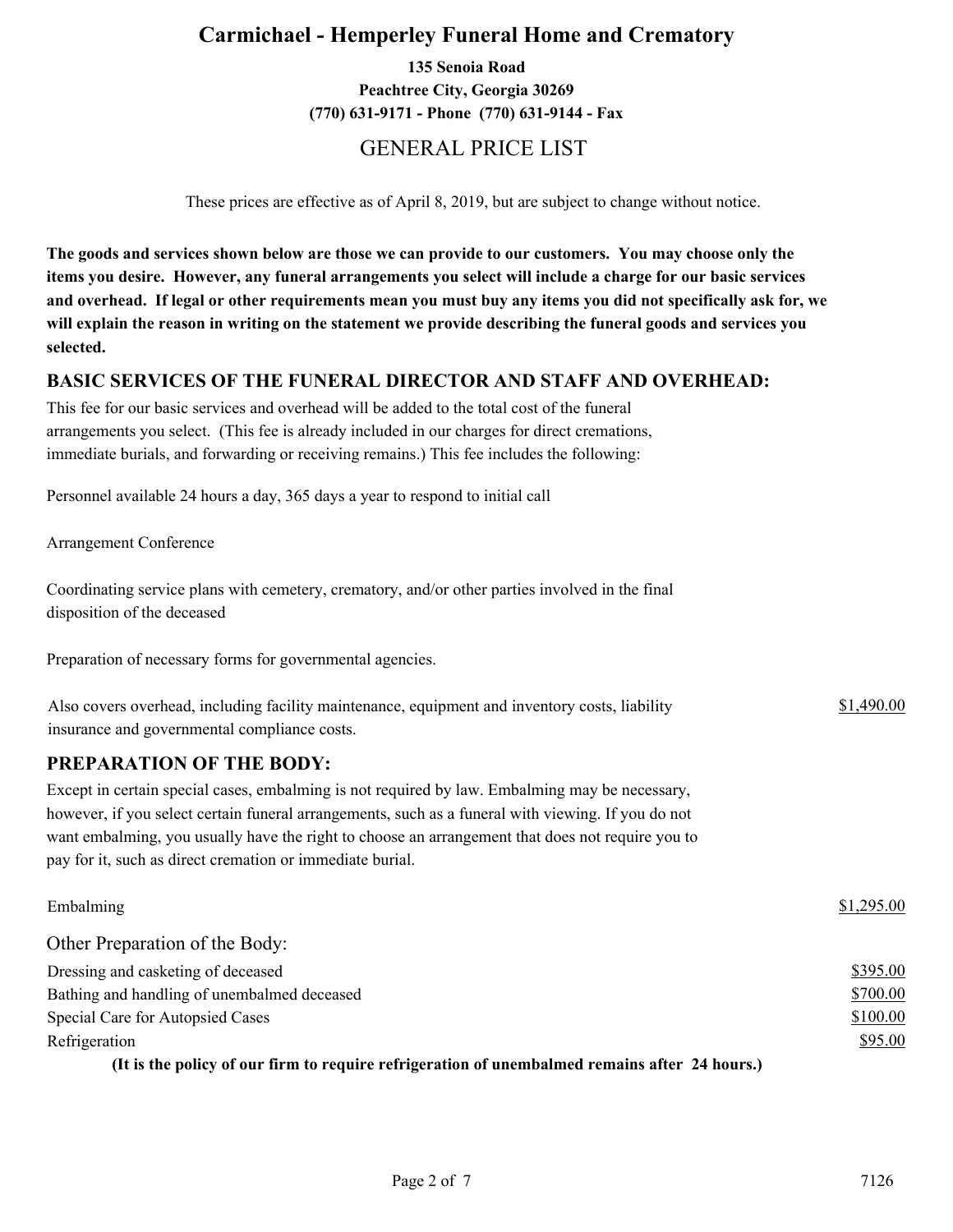### **USE OF FACILITIES AND STAFF:**

| Use of Basic Facilities and Staff Services for Celebration of Life or Other Services.                    | \$525.00   |
|----------------------------------------------------------------------------------------------------------|------------|
| (Our services include coordinating the Celebration of Life Event, supervision of the Celebration of Life |            |
| Event, and staff to assist with the Celebration of Life Event.)                                          |            |
| Use of Facilities and Staff Services for Visitation for four hours the evening before, or for two        | \$325.00   |
| hours prior to same day service.                                                                         |            |
| (Our services include set-up of visitation area, placement of encased remains, display of floral         |            |
| arrangements, supervision of and attendance during the visitation.)                                      |            |
| Use of Premium Facilities and Staff Services for Celebration of Life or Other Services.                  | \$1,295.00 |
| (Our services include coordinating the Celebration of Life Event, supervision of the Celebration of Life |            |
| Event, and staff to assist with the Celebration of Life Event.)                                          |            |
| Use of Standard Facilities and Staff Services for Celebration of Life or Other Services.                 | \$995.00   |
| (Our services include coordinating the Celebration of Life Event, supervision of the Celebration of Life |            |
| Event, and staff to assist with the Celebration of Life Event.)                                          |            |
| Use of Equipment and Staff Services for Celebration of Life Graveside Service                            | \$525.00   |
| Use of Facilities and Staff Services for Memorial Service (without remains present) in Our               | \$1,695.00 |
| Chapel when funeral home has no involvement with care and disposition of remains.                        |            |
| (Our services include coordinating the memorial service arrangements, supervision of the memorial        |            |
| service, display of floral arrangements and staff to assist with the service.)                           |            |
| Off-Premises Venue Staff Services for Celebration of Life or Other Services                              | \$1,295.00 |
| Other Use of Facilities and Staff (Per day):                                                             |            |
| LWC Signature Exclusive Use of Facilities & Staff Services                                               | \$2,995.00 |
| Reception Room                                                                                           | \$395.00   |
| LWC Premium Full Décor Package                                                                           | \$1,395.00 |
| (Our services include event planning, coordination of personalized event including dedicated staff,      |            |
| distinct decor designs, elegant lighting, personal celebration features, and remembrance gifts.)         |            |
| LWC Premium Moderate Décor Package                                                                       | \$700.00   |
| (Our services include event planning, coordination of personalized event including dedicated staff,      |            |
| distinct decor designs, elegant lighting, personal celebration features, and remembrance gifts.)         |            |
| LWC Standard Full Décor Package                                                                          | \$995.00   |
| (Our services include event planning, coordination of personalized event including dedicated staff,      |            |
| distinct decor designs, elegant lighting, personal celebration features, and remembrance gifts.)         |            |
| LWC Standard Moderate Décor Package                                                                      | \$500.00   |
| (Our services include event planning, coordination of personalized event including dedicated staff,      |            |
| distinct decor designs, elegant lighting, personal celebration features, and remembrance gifts.)         |            |
| LWC Signature Décor Package                                                                              | \$3,995.00 |
| (Our services include event planning, coordination of personalized event including dedicated staff,      |            |
| distinct decor designs, elegant lighting, personal celebration features, and remembrance gifts.)         |            |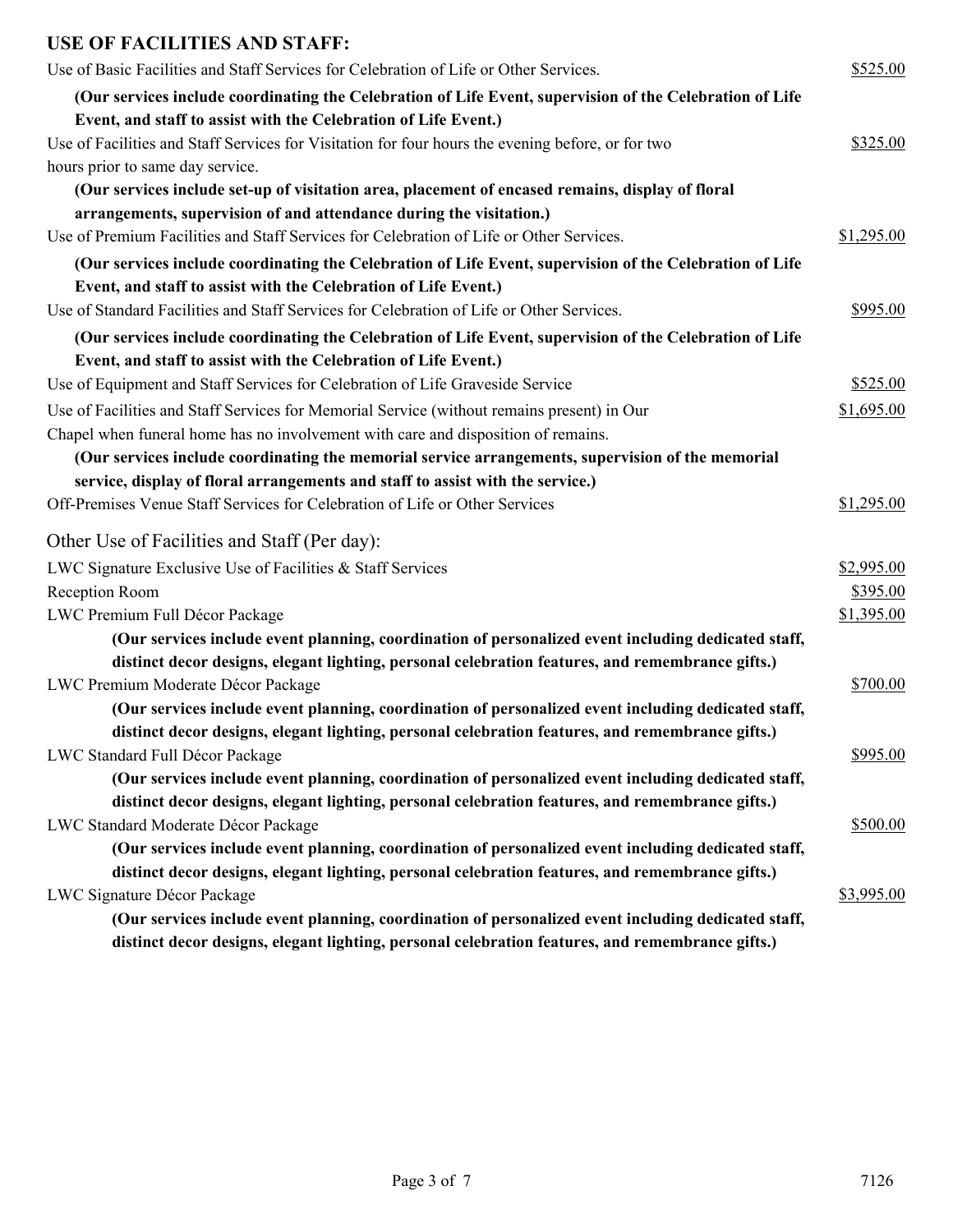## **TRANSPORTATION:**

| Transfer to or from airport                                                                       | \$395.00   |
|---------------------------------------------------------------------------------------------------|------------|
| (within a 50 mile radius. Additional distance will be charged at \$3.00 per mile.)                |            |
| Transfer of deceased from funeral home to place of autopsy and return to funeral home within a    | \$390.00   |
| 50 mile radius. Additional distance will be charged at \$3.00 per mile.                           |            |
| Transfer to or from crematory                                                                     | \$95.00    |
| Transfer of remains from place of death to funeral home                                           | \$185.00   |
| (within a 50 mile radius. Additional distance will be charged at \$3.00 per mile.)                |            |
| Flower Vehicle (within a 50 mile radius. Additional distance will be charged at \$3.00 per mile.) | \$295.00   |
| Funeral vehicle (e.g. Hearse)                                                                     | \$295.00   |
| (within a 50 mile radius. Additional distance will be charged at \$3.00 per mile.)                |            |
| Limousine                                                                                         | \$595.00   |
| (within a 50 mile radius. Additional distance will be charged at \$3.00 per mile.)                |            |
| Service vehicle                                                                                   | \$95.00    |
| (within a 50 mile radius. Additional distance will be charged at \$3.00 per mile.)                |            |
| <b>FORWARDING REMAINS TO ANOTHER FUNERAL HOME:</b>                                                |            |
| This charge includes use of preparation room, Basic Services of the Funeral Director and Staff,   | \$2,295.00 |
| Embalming, transportation to or from local airport or other place of shipment within a 50 mile    |            |
| radius, Transfer of the Remains to the Funeral Establishment and obtaining necessary              |            |
| authorizations. This charge does not include visitation or ceremonies. This charge applies to     |            |
| shipment within the continental U.S. only.                                                        |            |
| <b>RECEIVING REMAINS FROM ANOTHER FUNERAL HOME:</b>                                               |            |
| This charge includes Basic Services of the Funeral Director and Staff, transportation to or from  | \$1,595.00 |
| local airport or other place of shipment within a 50 mile radius, transportation of remains to    |            |
| cemetery or crematory and obtaining necessary authorizations. This charge does not include        |            |

visitation or ceremonies.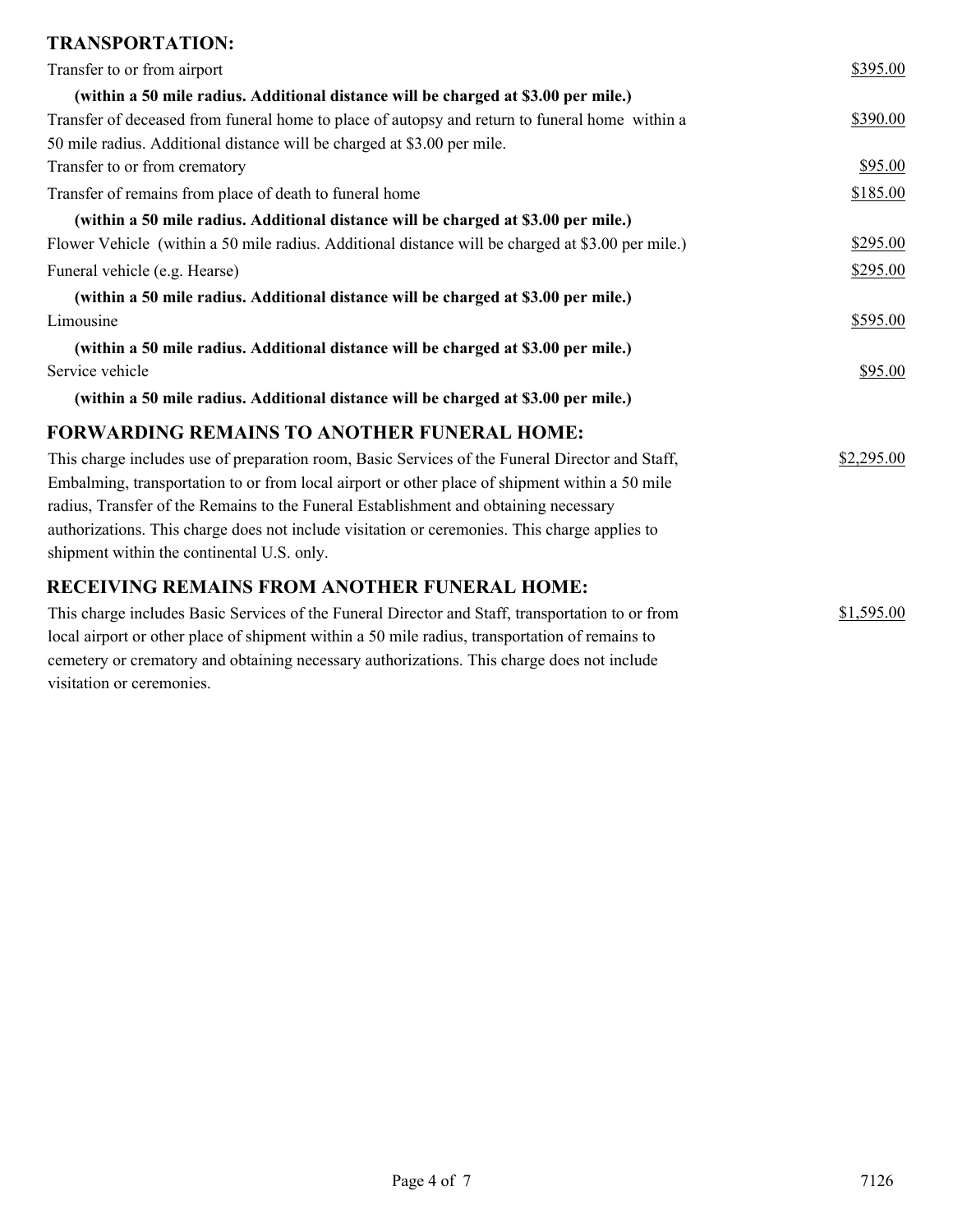#### **DIRECT CREMATION: \$1,075.00 to \$10,470.00**

| If you want to arrange a direct cremation, you can use an alternative container. Alternative  |
|-----------------------------------------------------------------------------------------------|
| containers encase the body and can be made of materials like fiberboard or composition        |
| materials (with or without an outside covering). The containers we provide are alternative    |
| containers and other cremation containers, including containers made of wood, containers made |
| of fiberboard, and containers made of other composite materials. See descriptions below.      |

Our charges for direct cremation (without ceremony) include Crematory Fee, Transfer of the Remains to the Funeral Establishment, Refrigeration, Transfer to or from crematory, Basic Services of the Funeral Director and Staff. The crematory fee is included.

| 1. | Direct cremation with container provided by the purchaser (All such containers must meet | \$1,075.00 |
|----|------------------------------------------------------------------------------------------|------------|
|    | any applicable state or crematory requirements.)                                         |            |
| 2. | Direct Cremation with Pacific Pine - Pine casket - cremation-oriented with a light pine, | \$2,170.00 |
|    | laminate hardboard exterior with handles and rosetan crepe interior                      |            |
| 3. | Direct Cremation with Bayview Beech - Laminate hardboard casket - cremation-oriented     | \$2,170.00 |
|    | with a light beech, laminate hardboard exterior with handles and ivory crepe interior    |            |
| 4. | Direct Cremation with Stratus - Medium density fiberboard - cremation-oriented with a    | \$1,525.00 |
|    | printed wood grain exterior and no interior                                              |            |
| 5. | Direct Cremation with Brown Standard - Medium density fiberboard - cremation-oriented    | \$1,470.00 |
|    | with a dark brown exterior and no interior                                               |            |
| 6. | Direct Cremation with Trayview - Cardboard container - cremation oriented with a         | \$1,350.00 |
|    | cardboard exterior and crepe paper mattress and pillow                                   |            |
|    | Direct Cremation with Cardboard Container - Cremation-oriented with a heavy cardboard    | \$1,250.00 |
|    |                                                                                          |            |

8. Direct cremation with casket from our facility (in addition to cost of casket) \$1,075.00

**IMMEDIATE BURIAL:**  $\frac{$2,065.00 \text{ to } $12,460.00}{2000 \text{ to } $12,460.00}$ 

exterior and no interior

Our charges for immediate burial (without any rites or ceremonies at the funeral home, graveside or elsewhere) include Basic Services of the Funeral Director and Staff, Refrigeration, Transfer of the Remains to the Funeral Establishment, transportation of remains to cemetery or crematory

- 1. Immediate burial with container provided by the purchaser (All such containers must meet  $\frac{$2,065.00}{2}$ any applicable state or cemetery requirements.)
- 2. Immediate burial with minimum casket from our facility.  $$3,360.00$ 3. Immediate burial with casket selected from our facility (In addition to cost of casket – see  $$2,065.00$
- Casket Price List for casket prices.)

## **ALTERNATIVE CONTAINERS:**

**(Refer to the Casket Price List as provided at the funeral home.)**

#### **CASKETS:**

**(A complete price list will be provided at the funeral home.)**

# **OUTER BURIAL CONTAINERS:**

**(A complete price list will be provided at the funeral home.)**

**\$175.00 to \$450.00**

**\$1,095.00 to \$10,395.00**

**\$1,595.00 to \$15,995.00**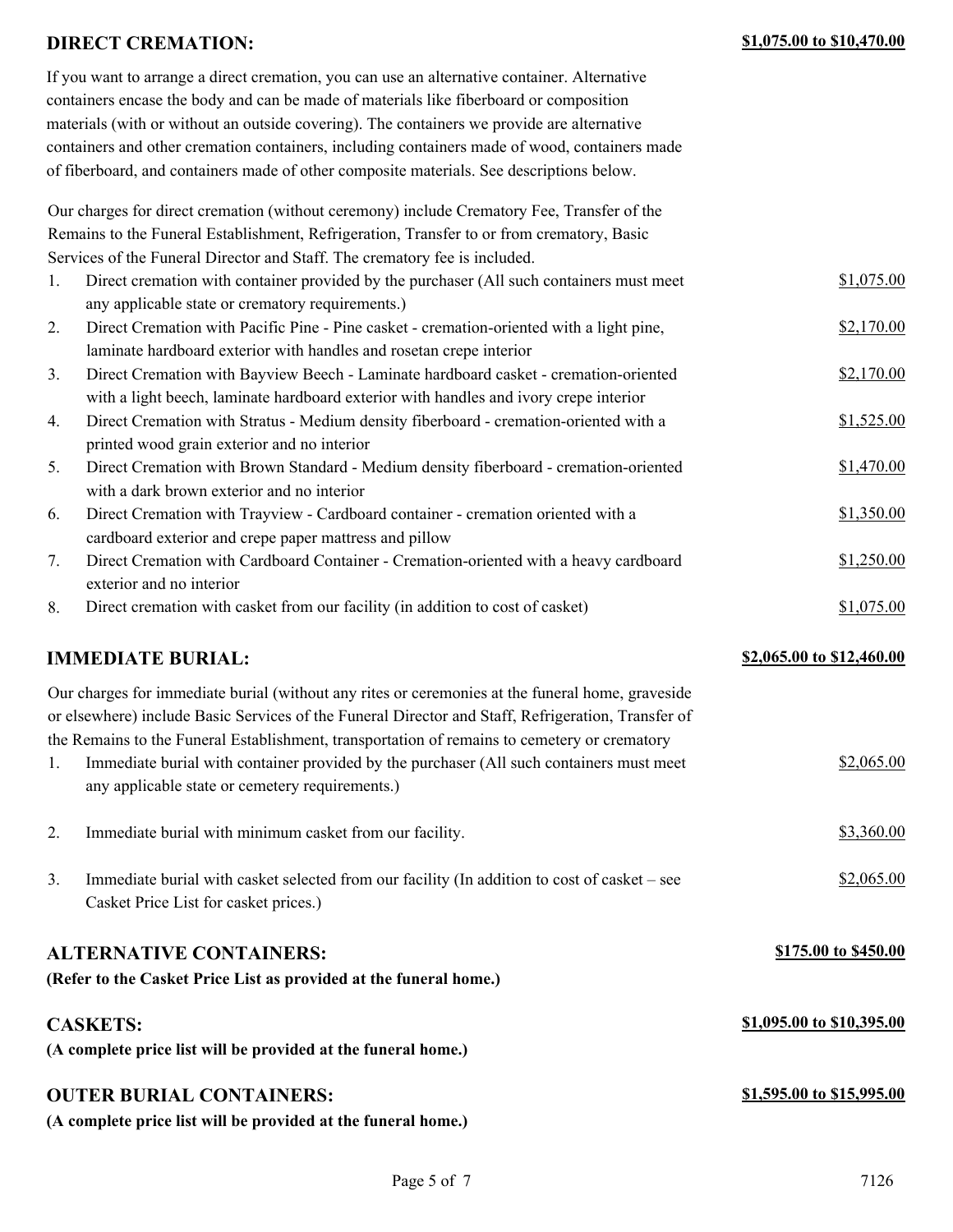| (Refer to Casket Price List as provided at the funeral establishment.) If you choose<br>a funeral service where a rental casket is provided, the casket used for the funeral<br>service may have been used in a previous funeral service. If the casket has been |                       |
|------------------------------------------------------------------------------------------------------------------------------------------------------------------------------------------------------------------------------------------------------------------|-----------------------|
| used in a previous funeral service, the interior lining has been replaced.                                                                                                                                                                                       |                       |
| <b>URNS:</b><br>(A complete price list will be provided at the funeral home.)                                                                                                                                                                                    | \$95.00 to \$1,295.00 |
| <b>FLOWERS:</b>                                                                                                                                                                                                                                                  | <b>As Selected</b>    |

**CLOTHING: As Selected**

**RENTAL CASKET:**

**\$1,000.00**